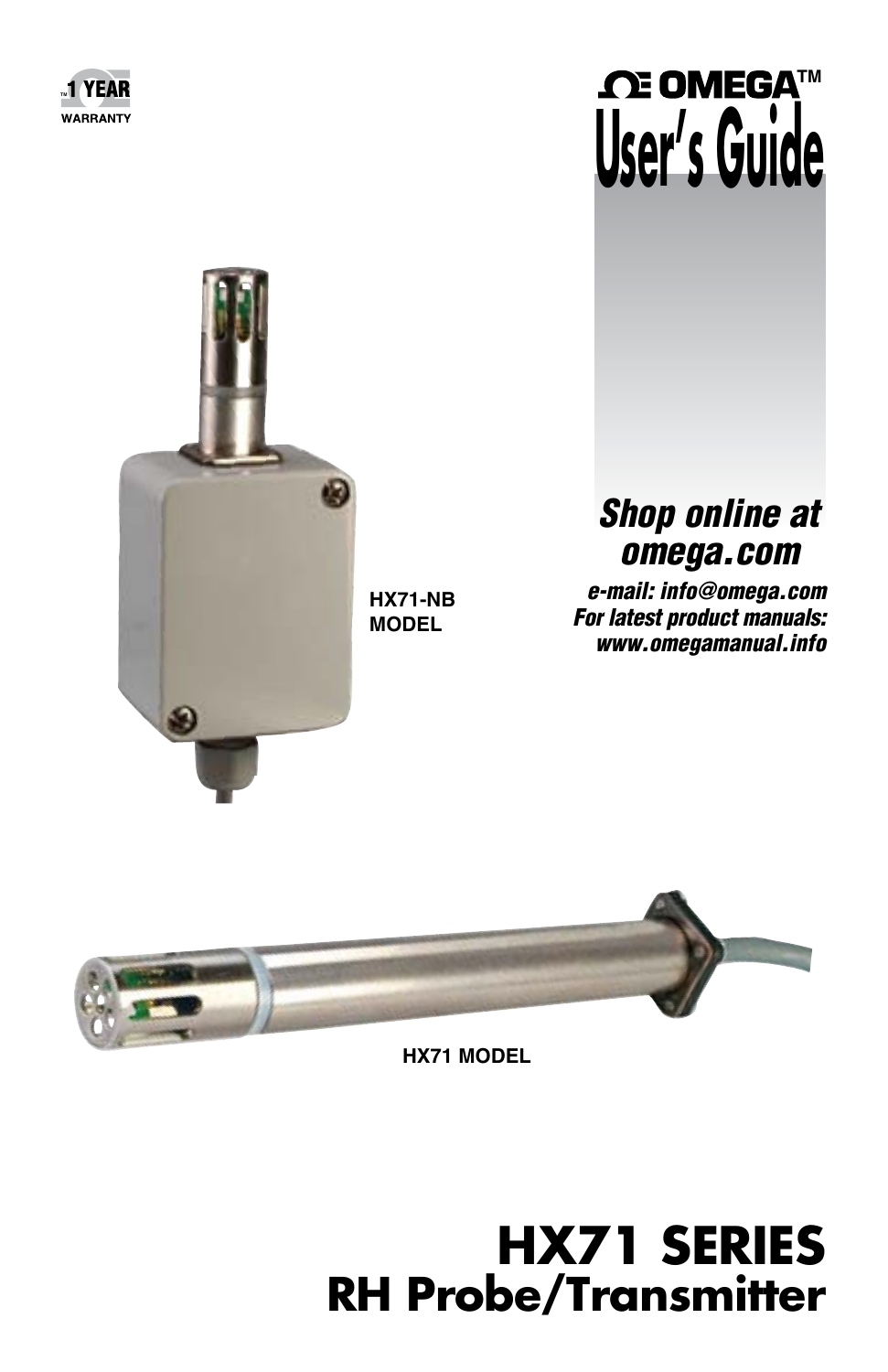## **ΩE** OMEGA™

**omega.com info@omega.com**

#### **Servicing North America:**

**U.S.A.:** Omega Engineering, Inc. Toll-Free: 1-800-826-6342 (USA & Canada only) Customer Service: 1-800-622-2378 (USA & Canada only) Engineering Service: 1-800-872-9436 (USA & Canada only) Tel: (203) 359-1660 Fax: (203) 359-7700 e-mail: info@omega.com

**For Other Locations Visit omega.com/worldwide**

The information contained in this document is believed to be correct, but OMEGA accepts no liability for any errors it contains, and reserves the right to alter specifications without notice.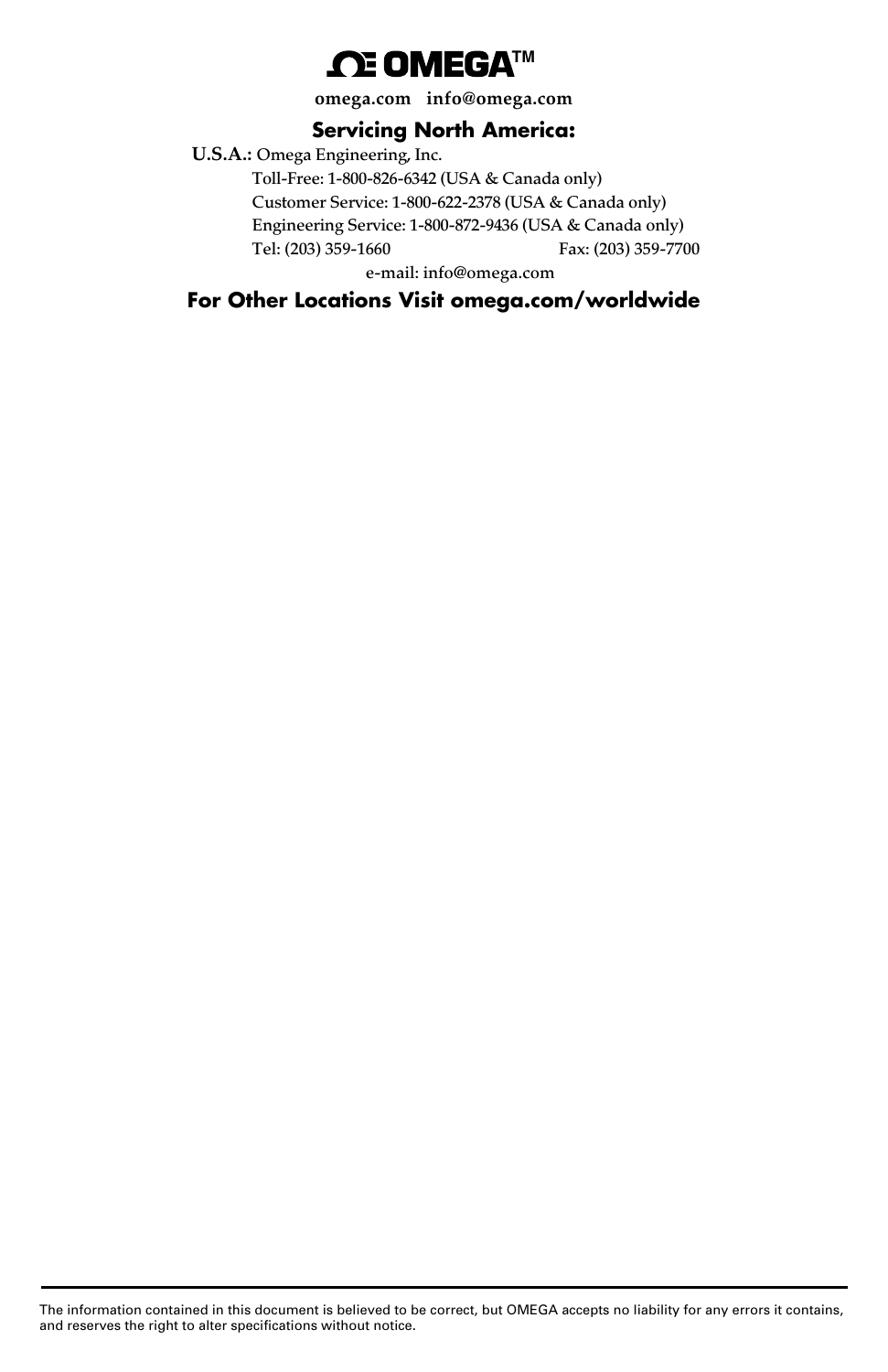#### **HX71 SERIES RH Probe/Transmitter**

#### **Section Page**

| 1.  |  |
|-----|--|
| 2.  |  |
| 3.  |  |
| 4.  |  |
| 5.  |  |
| 6.  |  |
| 7.  |  |
| 8.  |  |
| 9.  |  |
| 10. |  |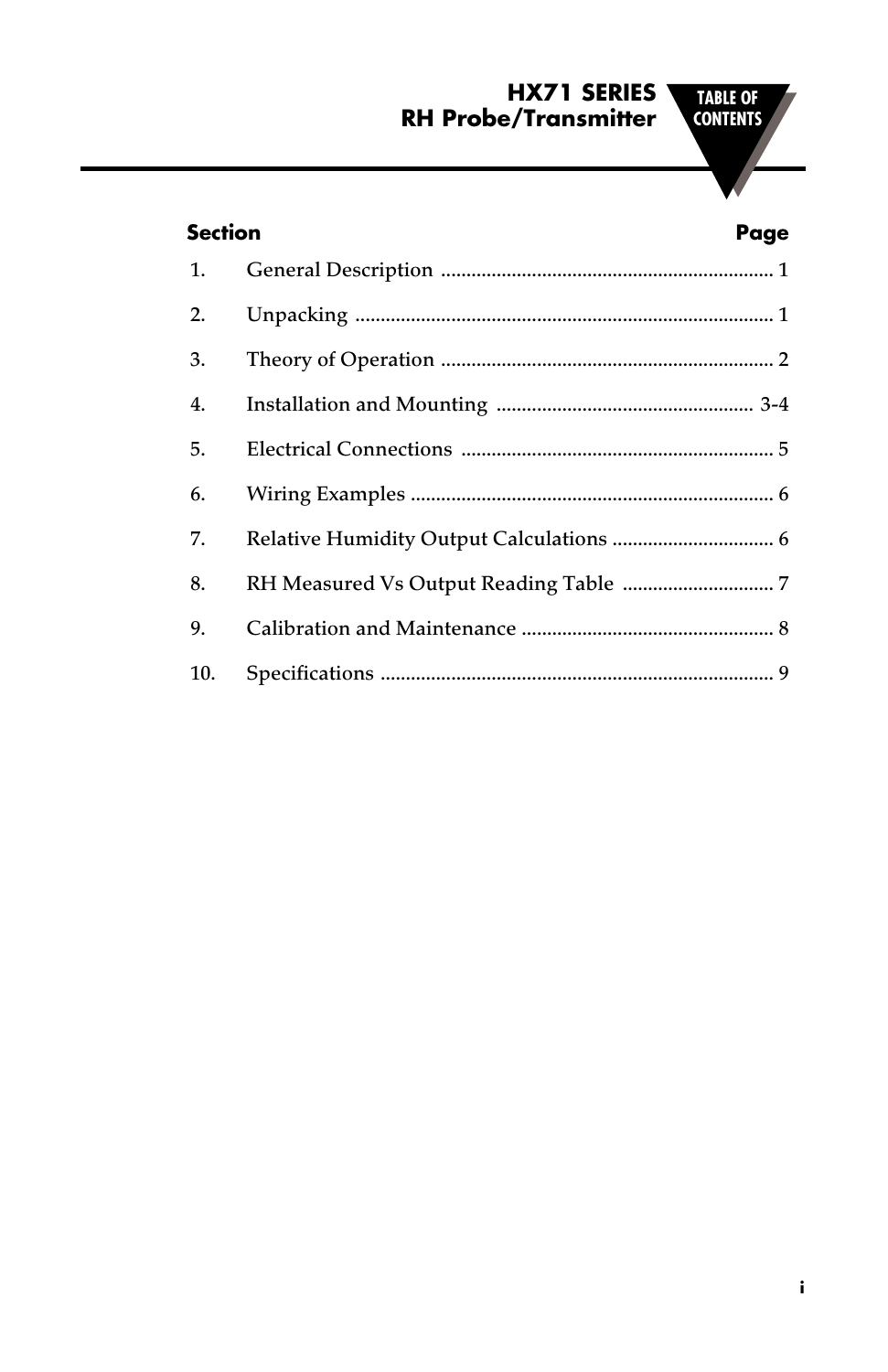#### **FIGURES HX71 SERIES RH Probe/Transmitter**

#### **Figure Page**

|          | Figure 1 Basic Transmitter Set-up         |  |
|----------|-------------------------------------------|--|
|          |                                           |  |
|          |                                           |  |
|          |                                           |  |
| Figure 5 | <b>Current Transmitter Wiring Example</b> |  |
| Figure 6 | Voltage Transmitter Wiring Example        |  |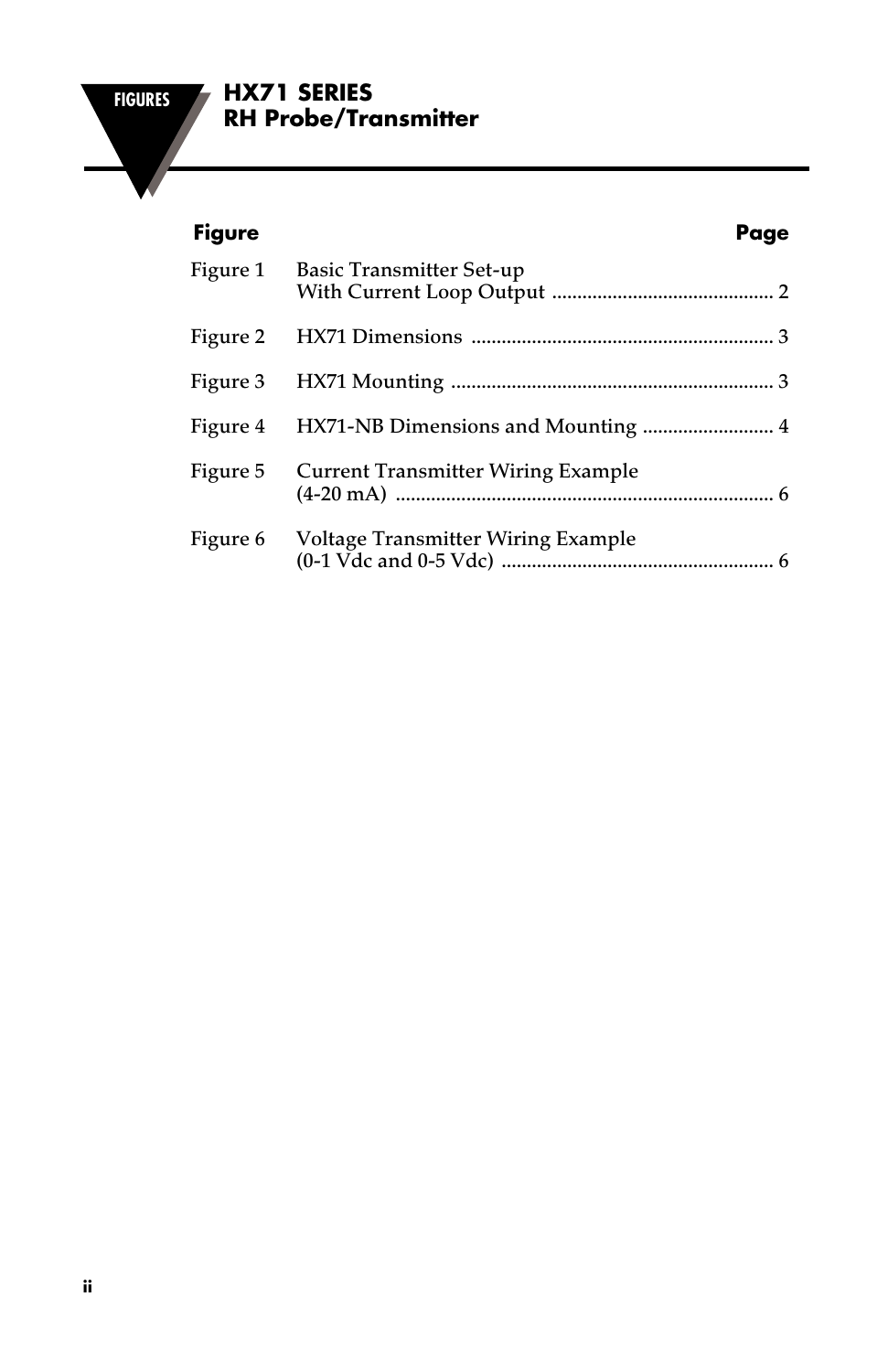#### **1. General Description**

The OMEGA® HX71 Series Relative Humidity Transmitter's provide a linearized and temperature compensated output signal of 4 to 20 mA, 0 to 1 Vdc or 0 to 5 Vdc depending upon the model selected. The output signal has been calibrated and scaled 0 to 100% for Relative Humidity. A thin film polymer capacitor senses relative humidity and is protected by a stainless steel cap that is easily removed for cleaning. The Nema-4 stainless steel enclosure and cable entry connection provides weathertight protection.

#### **2. Unpacking**

Remove the packing list and verify that you have received all your equipment. If you have any questions about the shipment, please call our Customer Service Department at:

**1-800-622-2378** or **203-359-1660**. On the web you can find us at: **omega.com e-mail: cservice@omega.com**

When you receive the shipment, inspect the container and equipment for any signs of damage. Note any evidence of rough handling in transit. Immediately report any damage to the shipping agent.

**NOTE**

The carrier will not honor any damage claims unless all shipping material is saved for inspection. After examining and removing contents, save packing material and carton in the event reshipment is necessary.

The following items are supplied in the box with your HX71 transmitter.

- This Manual, # M-4543 (1 ea.)
- Dewpoint Card (1 ea.)

#### **Recommended Power Supply**

For HX71-MA and HX71-MA-NB, Omega Model PST-10 For HX71-V1, HX71-V2, HX71-V1-NB and HX71-V2-NB: Omega Model FPW-15

#### **Complimentary Instruments**

iSeries® Panel Meters and Controllers

#### **Recommended Accessories**

Duct/Wall Mounting Kit, OMEGA® Part No.: IND-KIT (For HX71- MA, HX71-V1, HX71-V2) Transmitter Cable, OMEGA® Part No.: TX4-100 (100 ft) RH Calibration Kit, OMEGA® Part No.: HX92-CAL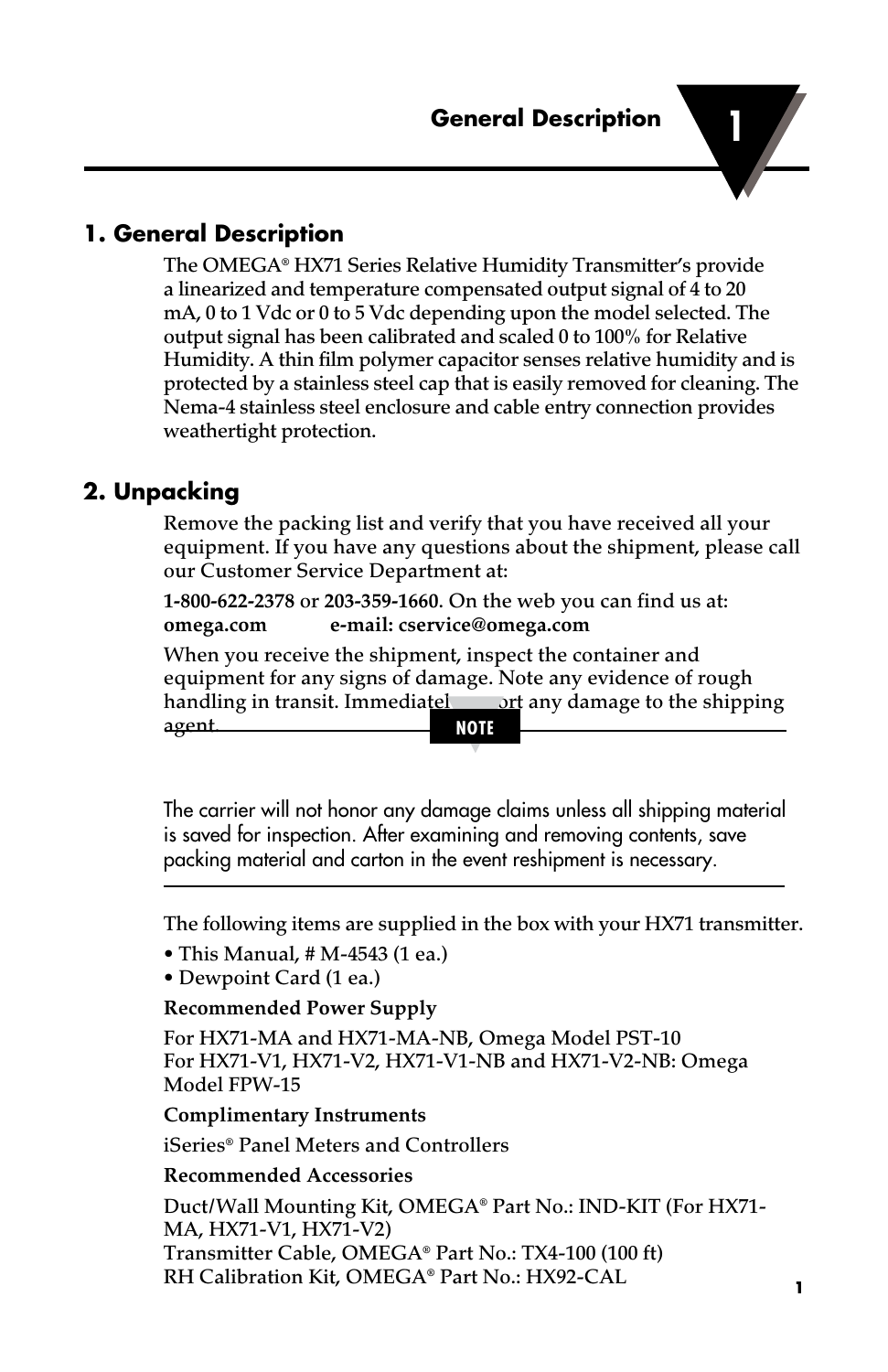#### **3. Theory of Operation**

A 4-20 mA loop is a series loop in which a transmitter will vary the current flow depending on the input to the transmitter. In the HX71 Series the amount of current allowed to flow in the loop will vary depending on the relative humidity or temperature being measured by the sensor(s). Some advantages of a current output over a voltage output is that the signal measured is less susceptible to electrical noise interference and the loop can support more than one measuring instrument as long as the maximum loop resistance is not exceeded.

A typical application utilizing a current loop will normally consist of a power supply, the transmitter and a meter, recorder or controller to measure the current flow. The loop resistance in the sum of the measuring instruments and wire used. The maximum allowable loop resistance for the HX71 to function properly is found by using the following formula:

 $R_{\text{max}}$  = (power supply voltage – 8 volts) ÷ 0.02 amps

#### **EXAMPLE: (When using a 10 Vdc power supply).**

 $R_{\text{max}} = (10 - 8) \div 0.02$  amps = 800 ohms max loop resistance



**Figure 1 - Basic Transmitter Set-up With Current Loop Output**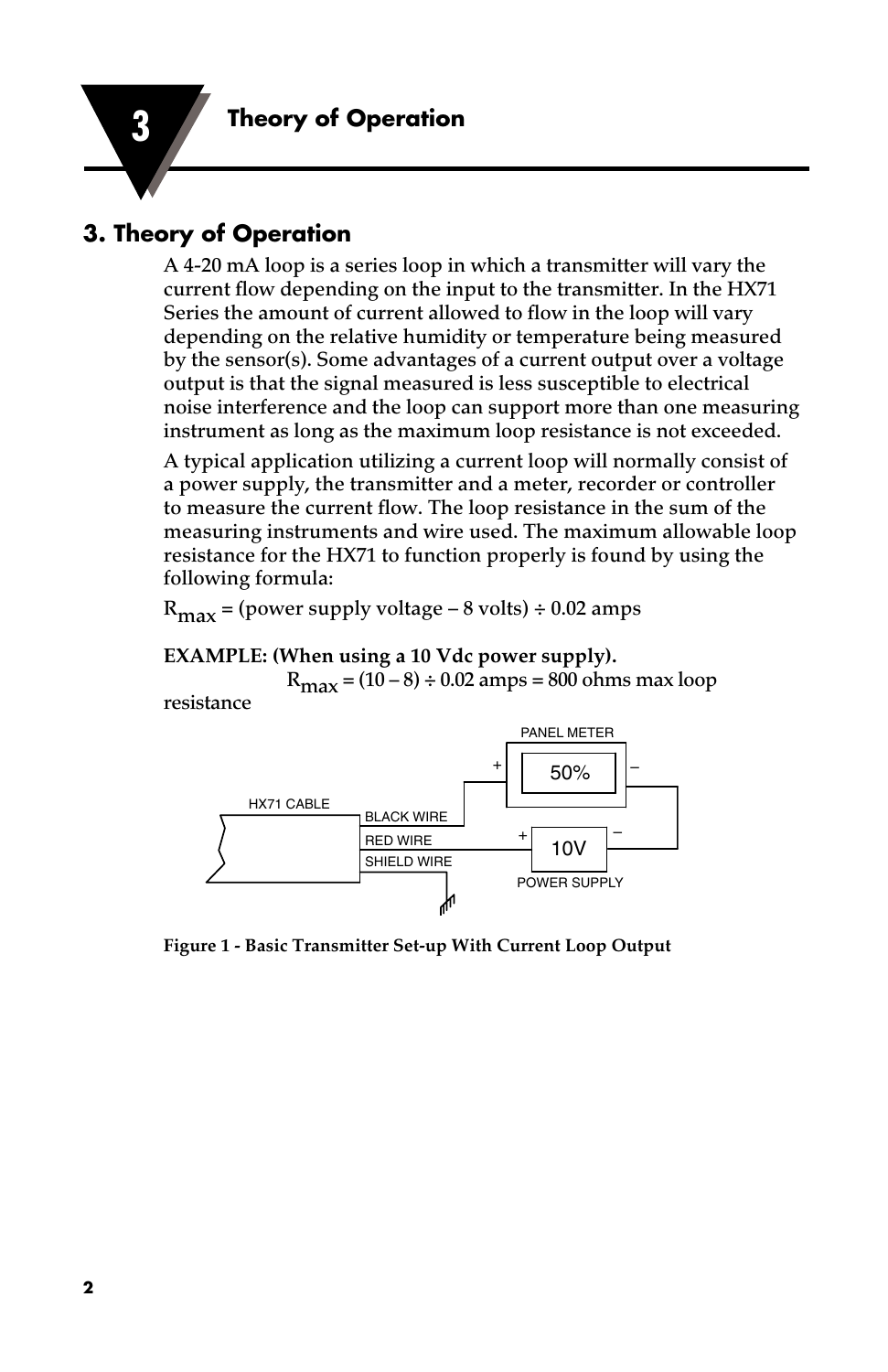#### **4. Installation and Mounting**

Your HX71 Series RH Probe/Transmitter needs to be installed in applications that allow for well circulated air flow to meet the published specifications outlined here in this manual in Section 10.

**NOTE**

OMEGA's HX71 transmitter's are designed for either wall or duct mounting. A wall/duct mounting kit is available, OMEGA® Part No.:HX90DM-KIT.



**Figure 1-3. - RH-USB Dimensions**



**Figure 3 - HX71 Mounting**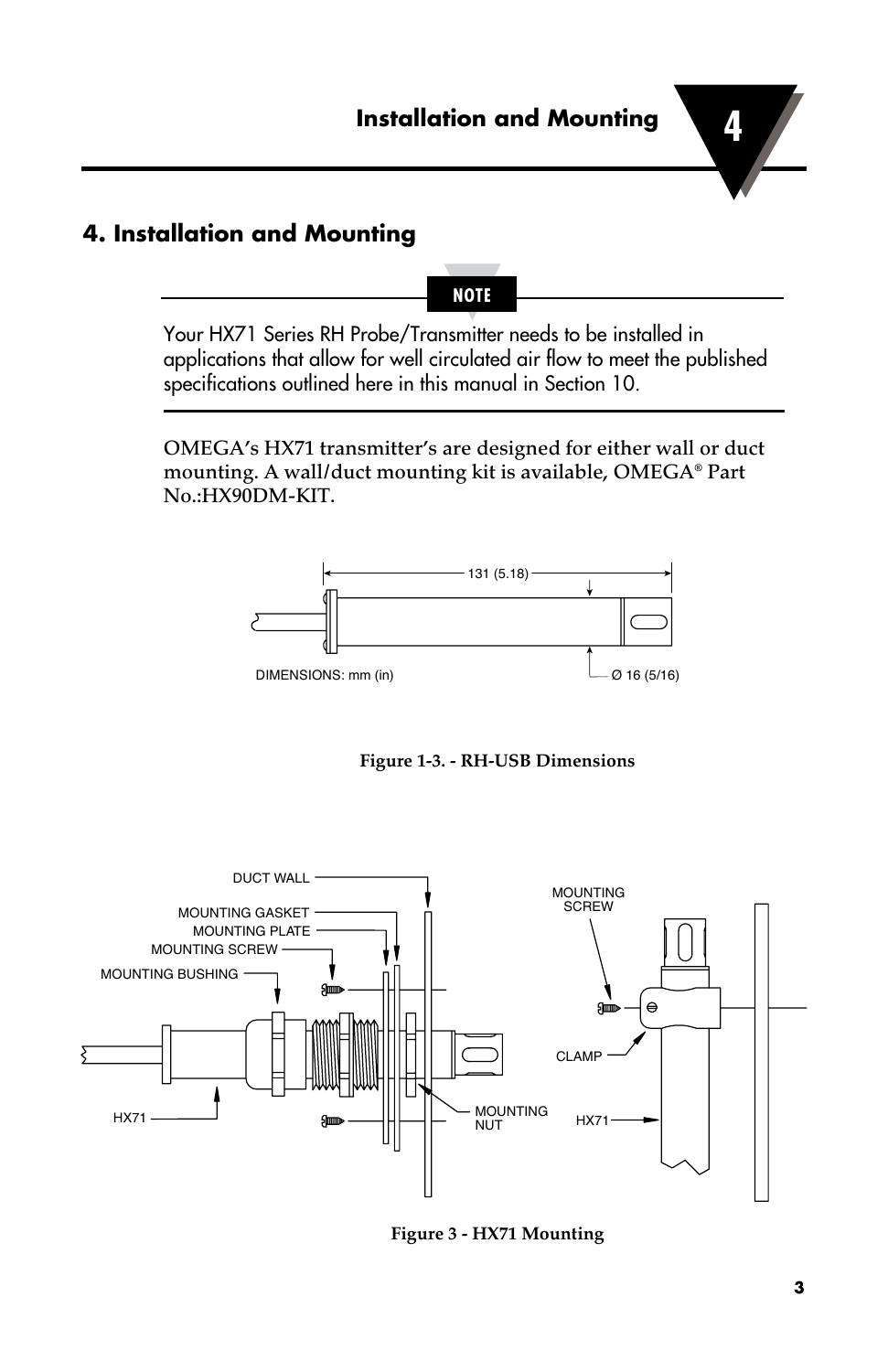



**Figure 4 - HX71-NB Dimensions and Mounting**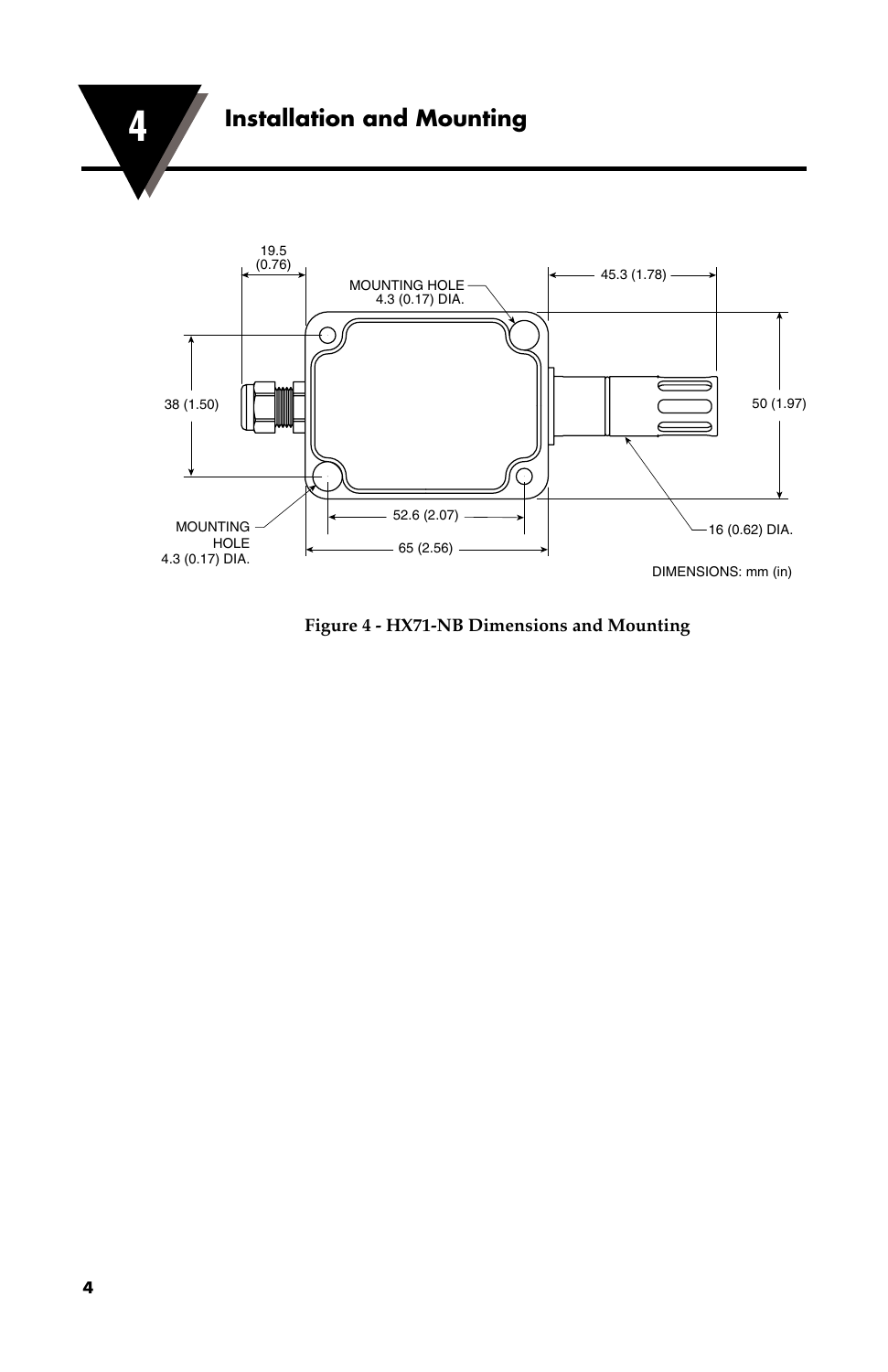#### **5. Electrical Connections**

**CAUTION**

All electrical connections and wiring should be performed by a suitably trained professional only.

**Model: HX71-MA, HX71-MA-NB (2-Wire Current Output)** Red Wire: + Power Supply Black Wire: 4-20 mA Output Bare Wire: Shield, Earth Ground

**Model: HX71-V1, HX71-V2, HX71-V1-NB, HX71-V2-NB (3-Wire Voltage Output)** Red Wire: + Power Supply Black Wire: - Power/-Output Wire: + Output White Bare Wire: Shield, Earth Ground

**CAUTION**

Your HX71 Series RH Probe/Transmitter has not been designed for, nor is it recommended for, use in medical or nuclear applications.

Your HX71 Series RH Probe/Transmitter should never be installed in or anywhere near explosive or flammable materials.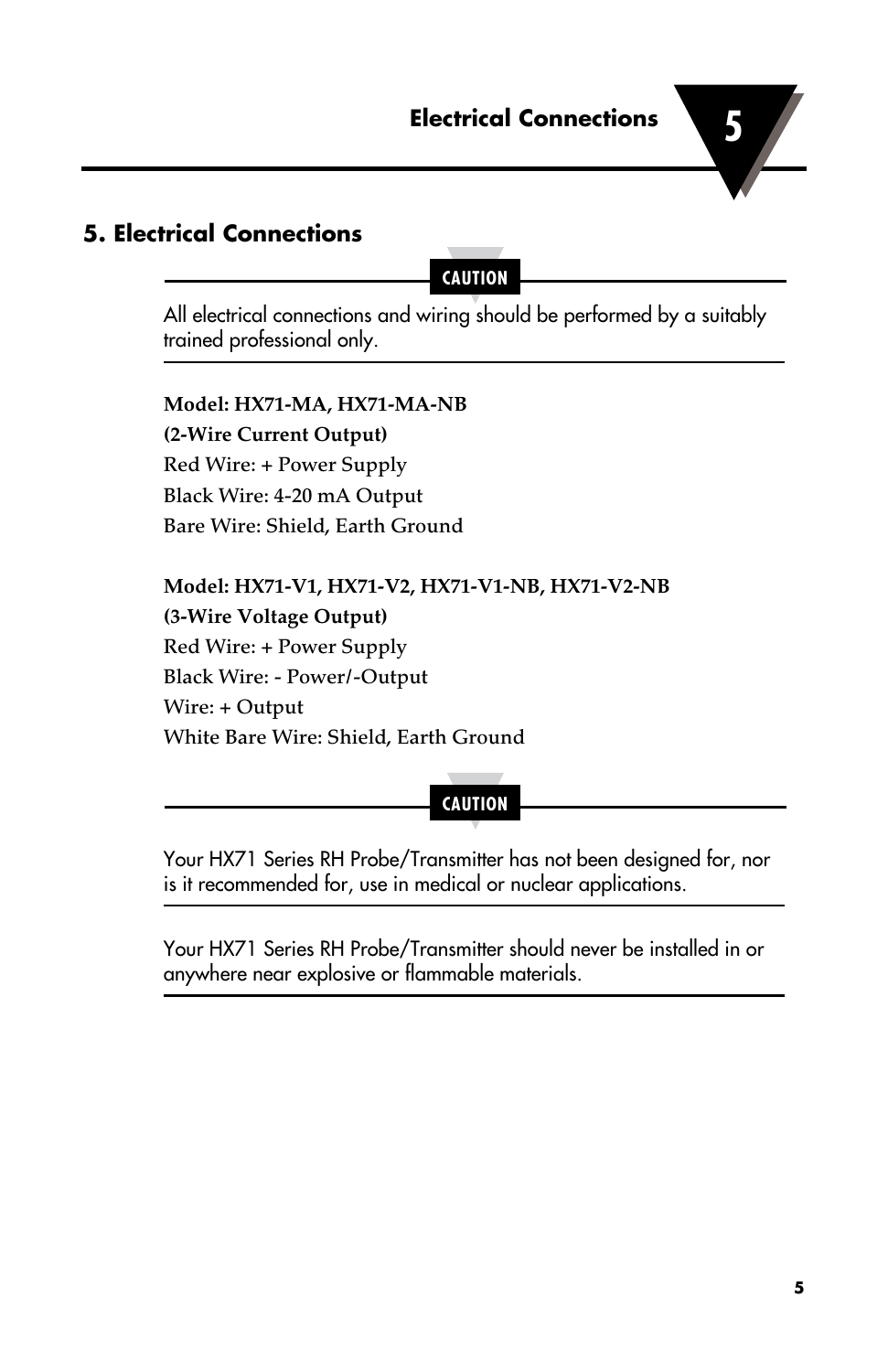

#### **6. Wiring Examples**

Current output model HX71-MA, HX71-MA-NB (4 to 20 mA)



Figure 5 - Current Transmitter Wiring Example

Voltage output models HX71-V1, HX71-V2, HX71-V1-NB, HX71-V2-<br>NB (0 to 1 Vdc or 0 to 5 Vdc)  $H<sub>A</sub>/I-V<sub>L</sub>$  $\omega$   $\theta$  vuc)  $HY$  $\mathbf{1}$ .<br>50 EIV – 1994 E  $\sqrt{a}$ 



**Figure 6 - Voltage Transmitter Wiring Example**

#### **7. Relative Humidity Output Calculations**

To calculate % Relative Humidity by measuring the current or voltage output use the following formulas.

**For 4-20 mA output:** % RH = (Current measured in milliamps  $-4$ ) ÷ 0.16 **EXAMPLE:** (11.04 mA – 4) ÷ 0.16 = 44% RH **For 0 to 1 Vdc output:** % RH = (Voltage measured in volts  $x$  100)<br>EXAMPLE: 0.44 Vdc  $x$  10  $0.44$  Vdc x  $100 = 44\%$  RH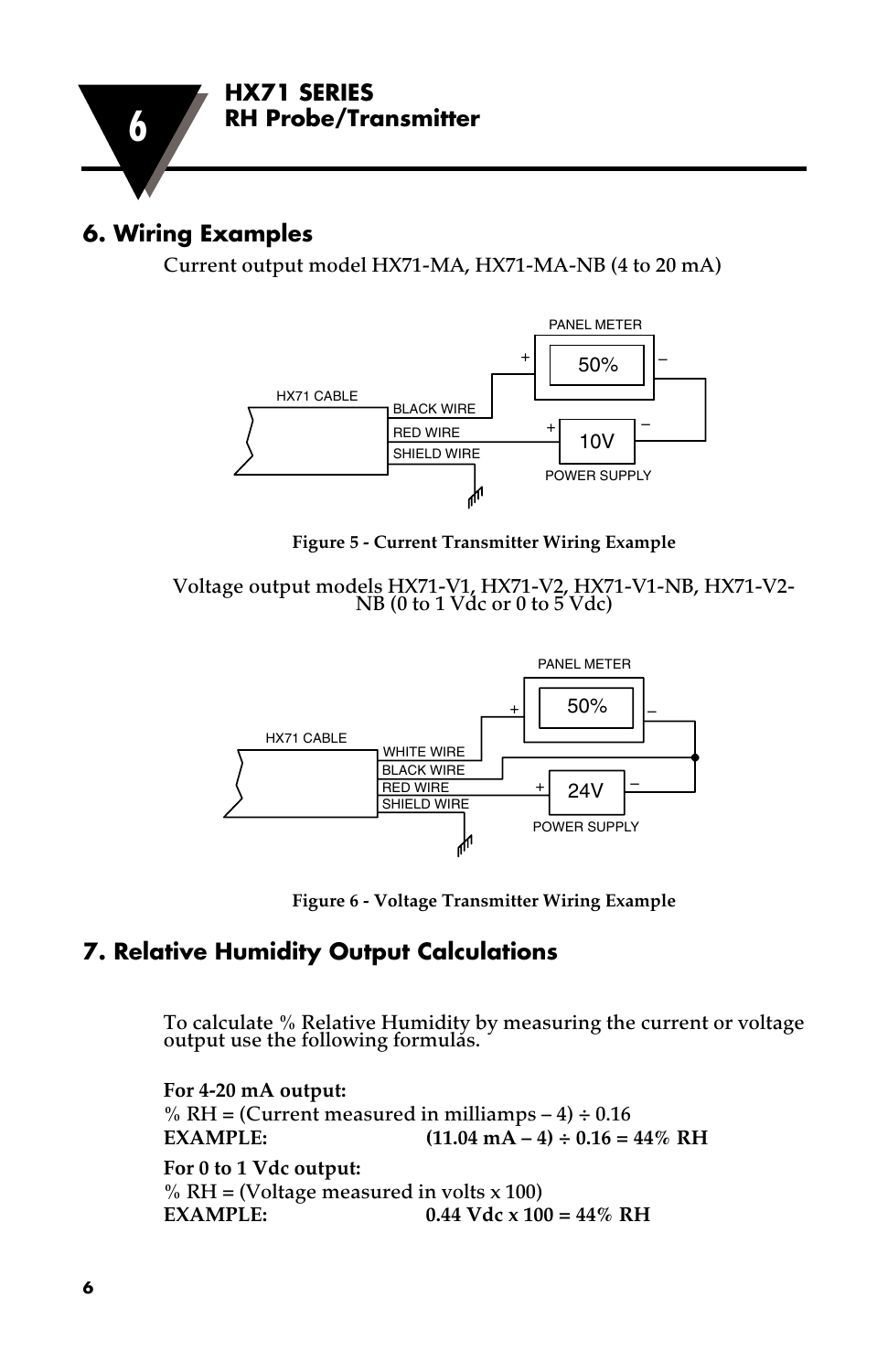

| % Relative      |         | Output        |
|-----------------|---------|---------------|
| <b>Humidity</b> | 4-20 mA | 0-1 (0-5) Vdc |
| 5               | 4.8     | 0.05(.25)     |
| 10              | 5.6     | 0.10(.50)     |
| 15              | 6.4     | 0.15(.75)     |
| 20              | 7.2     | 0.20(1.00)    |
| 25              | 8.0     | 0.25(1.25)    |
| 30              | 8.8     | 0.30(1.50)    |
| 35              | 9.6     | 0.35(1.75)    |
| 40              | 10.4    | 0.40(2.00)    |
| 45              | 11.2    | 0.45(2.25)    |
| 50              | 12.0    | 0.50(2.50)    |
| 55              | 12.8    | 0.55(2.75)    |
| 60              | 13.6    | 0.60(3.00)    |
| 65              | 14.4    | 0.65(3.25)    |
| 70              | 15.2    | 0.70(3.50)    |
| 75              | 16.0    | 0.75(3.75)    |
| 80              | 16.8    | 0.80(4.00)    |
| 85              | 17.6    | 0.85(4.25)    |
| 90              | 18.4    | 0.90(4.50)    |
| 95              | 19.2    | 0.95 (4.75)   |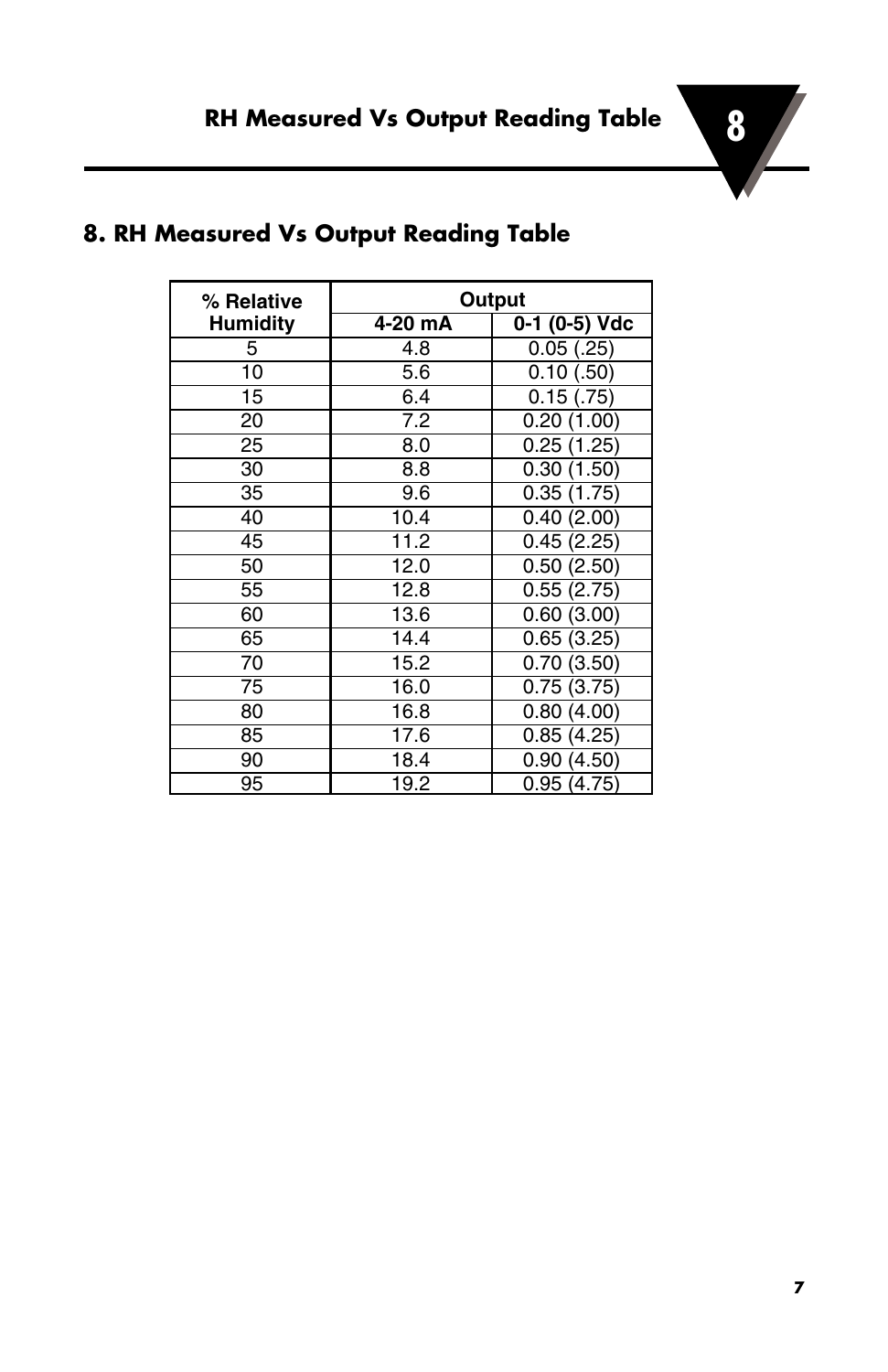

#### **9. Calibration and Maintenance**

#### **Calibration**

Your transmitter has been factory calibrated to meet or exceed the specifications outlined in this manual. The economical design of the HX71 Series does not allow for field adjustment. Contact our Customer Service Department if you believe your unit is not functioning correctly.

#### **Maintenance**

If your Humidity transmitter will be used in a dusty environment, the protective sensor cover may be removed for cleaning. Unscrew the protective cover and gently blow compressed air through the cap. A soft brush may also be used to remove dirt particles.

If the sensor is subjected to 100% condensation, it must be dried to obtain correct readings. There will be no permanent damage or calibration shift to the unit.

Units should not be exposed to high concentrations of ammonia or alcohol vapors.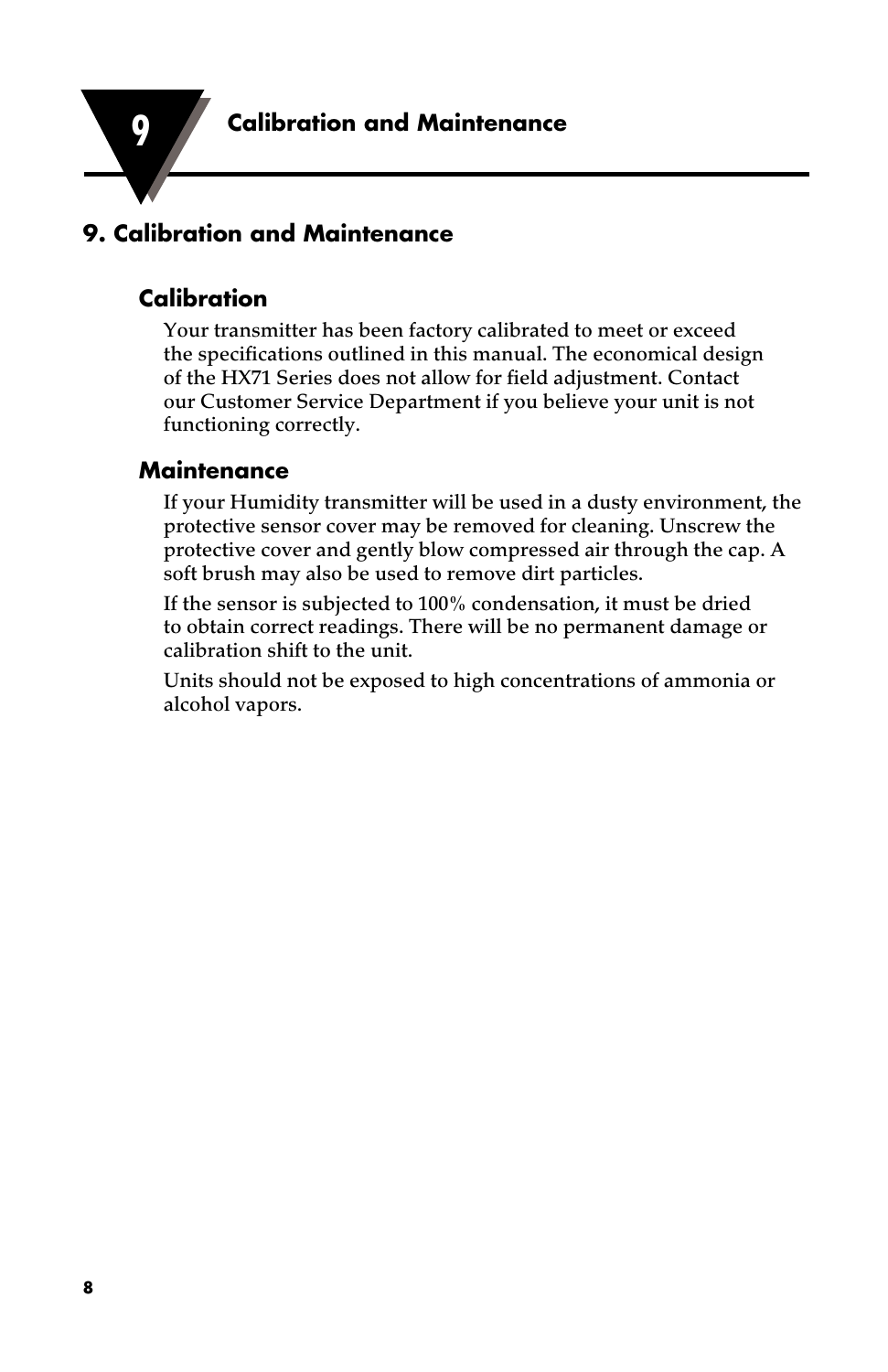**10 Specifications** 

# **10. Specifications**

#### **Relative Humidity**

**Measuring Range:** 5 - 95% (non-condensing) **Accuracy:\*** ±4%RH @ 22°C (72ºF) from 15 to 85% RH; ±4.5%RH @ 22°C (72ºF) below 15 and above 85% RH

**\* EMC (Electro Magnetic Compatibility)**

**Some of these devices may be subject to an additional reading error of up to 2% by RFI (Radio Frequency Interference) when subjected to a field strength of 3V/m between 625MHz and 725MHz.**

| Repeatability:                            | $\pm$ 1% RH                                     |  |
|-------------------------------------------|-------------------------------------------------|--|
| Operating<br><b>Temperature Range:</b>    | -25 to $85^{\circ}$ C (-13 to 185 $^{\circ}$ F) |  |
| Output                                    |                                                 |  |
| Model HX71-MA,                            |                                                 |  |
| $HX71-MA-NB:$                             | 4 to 20 mA (Scaled for 0 to $100\%$ RH)         |  |
| Model HX71-V1,                            |                                                 |  |
| <b>HX71-V1-NB:</b>                        | 0 to 5 Vdc (Scaled for 0 to $100\%$ RH)         |  |
| Model HX71-V2,                            |                                                 |  |
| <b>HX71-V2-NB:</b>                        | 0 to 1 Vdc (Scaled for 0 to $100\%$ RH)         |  |
| Power                                     |                                                 |  |
| Model HX71-MA,                            |                                                 |  |
| $HX71-MA-NB:$                             | 8 – 12 Vdc @ 20mA                               |  |
| <b>Model HX71-V1, HX71-V2</b>             |                                                 |  |
| HX71-V1-NB, HX71-V2-NB: 8 – 24 Vdc @ 20mA |                                                 |  |
| <b>Max Loop Resistance:</b>               | Ohms = $(V$ supply $- 8 V$ $/ 0.02 A$           |  |
| <b>Sensor Type:</b>                       | Thin Film Polymer Capacitor                     |  |
| <b>Enclosure Housing</b>                  |                                                 |  |
| Tube Version:                             | 316 Stainless Steel, NEMA 4                     |  |
| <b>Enclosure Version:</b>                 | Polycarbonate, NEMA 4                           |  |
| <b>Electrical Connections:</b>            | 2 m (6') 4-conductor shielded PVC               |  |
|                                           | cable with stripped wire leads.                 |  |
| Dimensions:                               | See "Mounting" Section                          |  |
| Weight:                                   | 200 g (7 oz)                                    |  |
| Approvals:                                | <b>CE Marked</b>                                |  |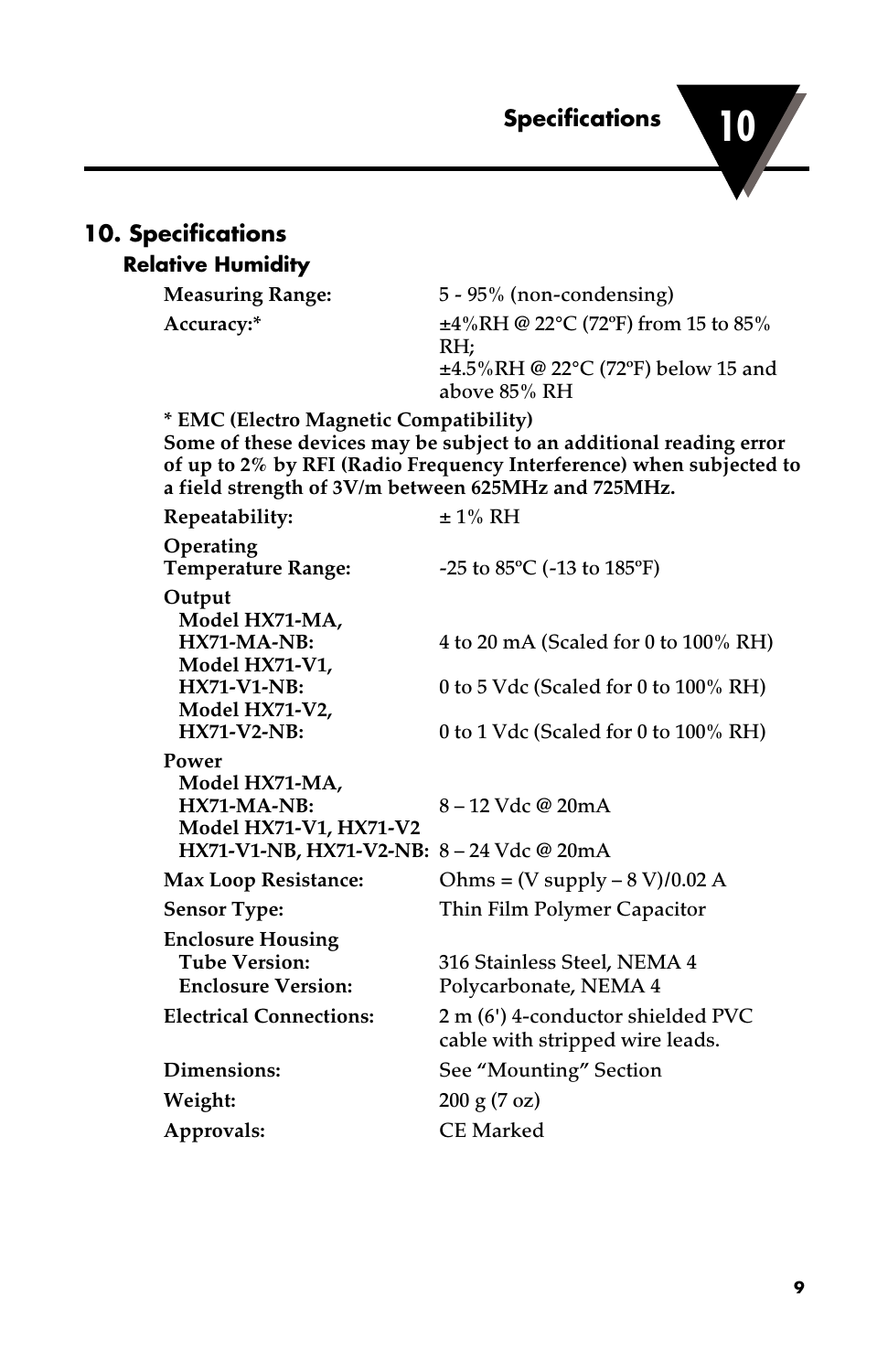

**NOTES:**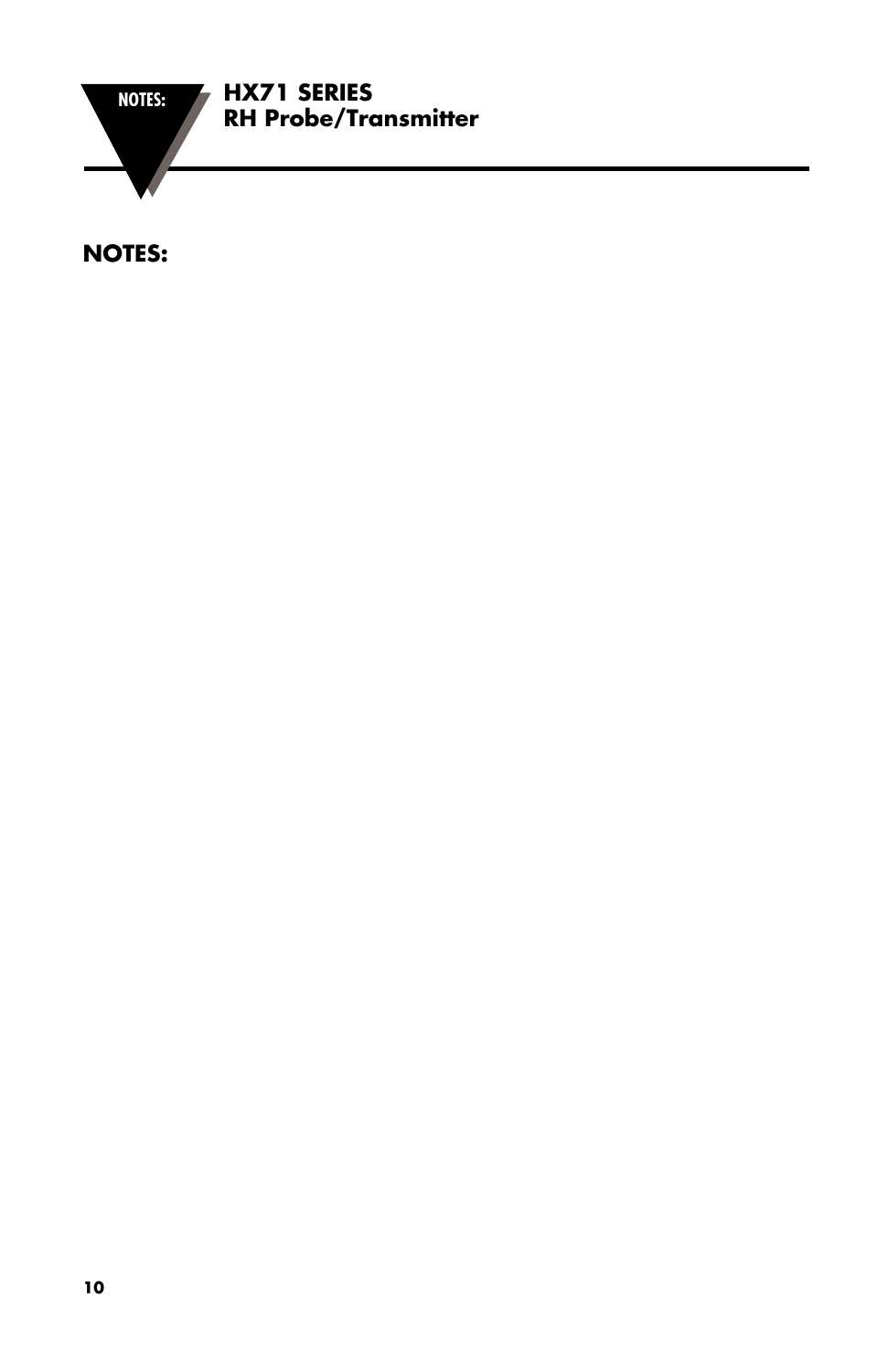#### WARRANTY/DISCLAIMER

OMEGA ENGINEERING, INC. warrants this unit to be free of defects in materials and workmanship for a period of 13 months from date of purchase. OMEGA's WARRANTY adds an additional one (1) month grace period to the normal **one (1) year product warranty** to cover handling and shipping time. This ensures that OMEGA's customers receive maximum coverage on each product.

If the unit malfunctions, it must be returned to the factory for evaluation. OMEGA's Customer Service Department will issue an Authorized Return (AR) number immediately upon phone or written request. Upon examination by OMEGA, if the unit is found to be defective, it will be repaired or replaced at no charge. OMEGA's WARRANTY does not apply to defects resulting from any action of the purchaser, including but not limited to mishandling, improper interfacing, operation outside of design limits, improper repair, or unauthorized modification. This WARRANTY is VOID if the unit shows evidence of having been tampered with or shows evidence of having been damaged as a result of excessive corrosion; or current, heat, moisture or vibration; improper specification; misapplication; misuse or other operating conditions outside of OMEGA's control. Components in which wear is not warranted, include but are not limited to contact points, fuses, and triacs.

OMEGA is pleased to offer suggestions on the use of its various products. However, OMEGA neither assumes responsibility for any omissions or errors nor assumes liability for any damages that result from the use of its products in accordance with information provided by OMEGA, either verbal or written. OMEGA warrants only that the parts manufactured by the company will be as specified and free of defects. OMEGA MAKES NO OTHER WARRANTIES OR REPRESENTATIONS OF ANY KIND WHATSOEVER, EXPRESSED OR IMPLIED, EXCEPT THAT OF TITLE, AND ALL IMPLIED WARRANTIES INCLUDING ANY WARRANTY OF MERCHANTABILITY AND FITNESS FOR A PARTICULAR PURPOSE ARE HEREBY DISCLAIMED. LIMITATION OF LIABILITY: The remedies of purchaser set forth herein are exclusive, and the total liability of OMEGA with respect to this order, whether based on contract, warranty, negligence, indemnification, strict liability or otherwise, shall not exceed the purchase price of the component upon which liability is based. In no event shall OMEGA be liable for consequential, incidental or special damages.

CONDITIONS: Equipment sold by OMEGA is not intended to be used, nor shall it be used: (1) as a "Basic Component" under 10 CFR 21 (NRC), used in or with any nuclear installation or activity; or (2) in medical applications or used on humans. Should any Product(s) be used in or with any nuclear installation or activity, medical application, used on humans, or misused in any way, OMEGA assumes no responsibility as set forth in our basic WARRANTY/ DISCLAIMER language, and, additionally, purchaser will indemnify OMEGA and hold OMEGA harmless from any liability or damage whatsoever arising out of the use of the Product(s) in such a manner.

#### RETURN REQUESTS/INQUIRIES

Direct all warranty and repair requests/inquiries to the OMEGA Customer Service Department. BEFORE RETURNING ANY PRODUCT(S) TO OMEGA, PURCHASER MUST OBTAIN AN AUTHORIZED RETURN (AR) NUMBER FROM OMEGA'S CUSTOMER SERVICE DEPARTMENT (IN ORDER TO AVOID PROCESSING DELAYS). The assigned AR number should then be marked on the outside of the return package and on any correspondence.

The purchaser is responsible for shipping charges, freight, insurance and proper packaging to prevent breakage in transit.

FOR **WARRANTY** RETURNS, please have the following information available BEFORE contacting OMEGA:

- 1. Purchase Order number under which the product was PURCHASED,
- 2. Model and serial number of the product under warranty, and
- 3. Repair instructions and/or specific problems relative to the product.

FOR **NON-WARRANTY** REPAIRS, consult OMEGA for current repair charges. Have the following information available BEFORE contacting OMEGA:

- 1. Purchase Order number to cover the COST of the repair,
- 2. Model and serial number of theproduct, and
- 3. Repair instructions and/or specific problems relative to the product.

OMEGA's policy is to make running changes, not model changes, whenever an improvement is possible. This affords our customers the latest in technology and engineering.

OMEGA is a registered trademark of OMEGA ENGINEERING, INC.

© Copyright 2016 OMEGA ENGINEERING, INC. All rights reserved. This document may not be copied, photocopied, reproduced, translated, or reduced to any electronic medium or machine-readable form, in whole or in part, without the prior written consent of OMEGA ENGINEERING, INC.